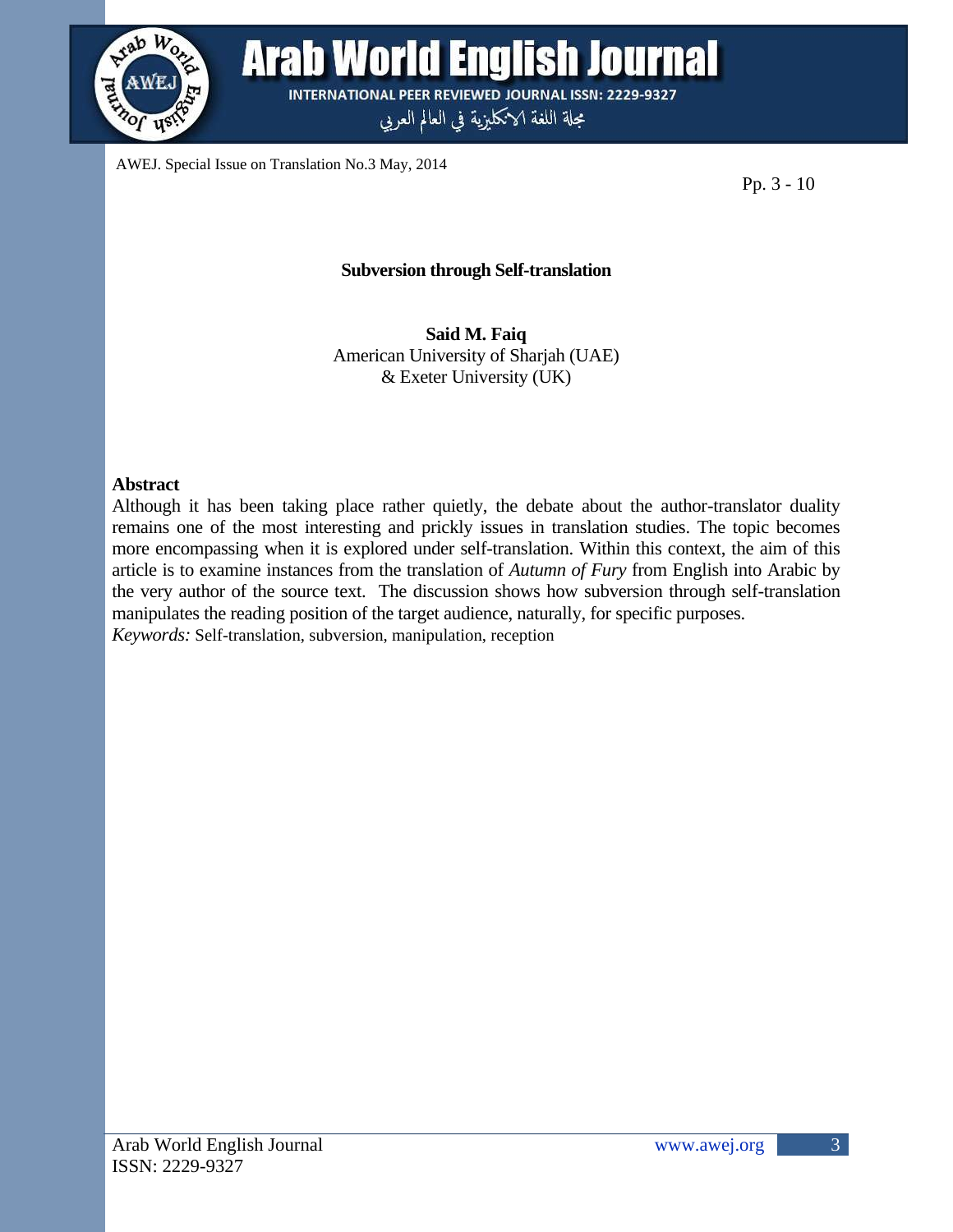## **Introduction**

The position and positioning of author vis-à-vis translators have been widely and differently explored in translation studies (Flynn, 2013). The exploration has considered issues such as ownership of and power over the text. The topic has also been considered under the area of voice and voices in translation studies, whereby voice and voices of authors and translators are explored under headings such as style, agency, translator in the text, reported discourse (Baker, 2000; Alvstad, 2013). What animates the debate about the relationship between author and translator mostly relates to the agency of each, who is in charge of the text? The debate within the circles of translation studies revolves around the cultural dimensions of author vs translator, including the legal position and rights of each (Pym, 2009).

Be that as it may, received wisdom is that authors and translators complement each other. Yet, translators are frequently criticised for betraying authors through inaccurate and inappropriate translations. The grounds for such criticism vary from the purely linguistic to the more functional, cultural and beyond. Every culture needs both authors and translators. This is because few translators have been "great" authors in their own right, although most, if not all, modern cultures offer examples of authors who are also translators. The contributions of these authors as translators are usually well received since, on the one hand, translating is not their main job, and on the other, they are authors and are thus assumed to show more sense of and sensibility for the foreign works they translate.

It is however safe to say that by and large translators have not been authors themselves. Those authors who sometimes assume the role of translator do so as an incidental way of further developing their own talents or as a tribute to other authors they admire. Block (1981, pp. 124-5), for example, discusses three French authors who turned translators: Nerval, Baudelaire, and Gide, and concludes by arguing that the case of these three French authors suggests that:

... the translator has need of the same imaginative qualities as the novelist, playwright, or poet, and that great translations require the simultaneous presence of unusual linguistic and literary talents in a single person. Translation in the hands of gifted writers is not reproduction but creation, fully deserving of the same informed critical response as other modes of literary endeavor.

It is equally true that authors rarely translate their own works; the task of translation being left to translators. Whereas in the past, translations of great works often took lengthy periods of time, today, thanks to globalization and publishers' desire for quick returns, most bestsellers are often hastily translated. Many authors consequently find themselves filing legal cases to prevent further publication of thrown-together translations of their works. Kuhiwczak (1990) gives the example of Milan Kundera, the East European novelist who has spent more time fighting and correcting inappropriate and often misleading translations of his novels in the West than channelling his energy into creating more novels.

When an author is his or her own translator s/he generates a situation that raises a number of valid questions: What leads someone to decide to translate their own work in the first place? How do authors-cum-translators (referring here to authors who translate their own work) approach the source text (their own), and the translation process? What happens to the issues of position, power, visibility, fidelity, etc. in translations produced by authors of the source text? How, more importantly, does the author-cum-translator perceive the target readership, particularly if the latter shares the same native language and culture as the author turned translator? What, equally important, happens to the semiotic status of the original through translation by its author? It is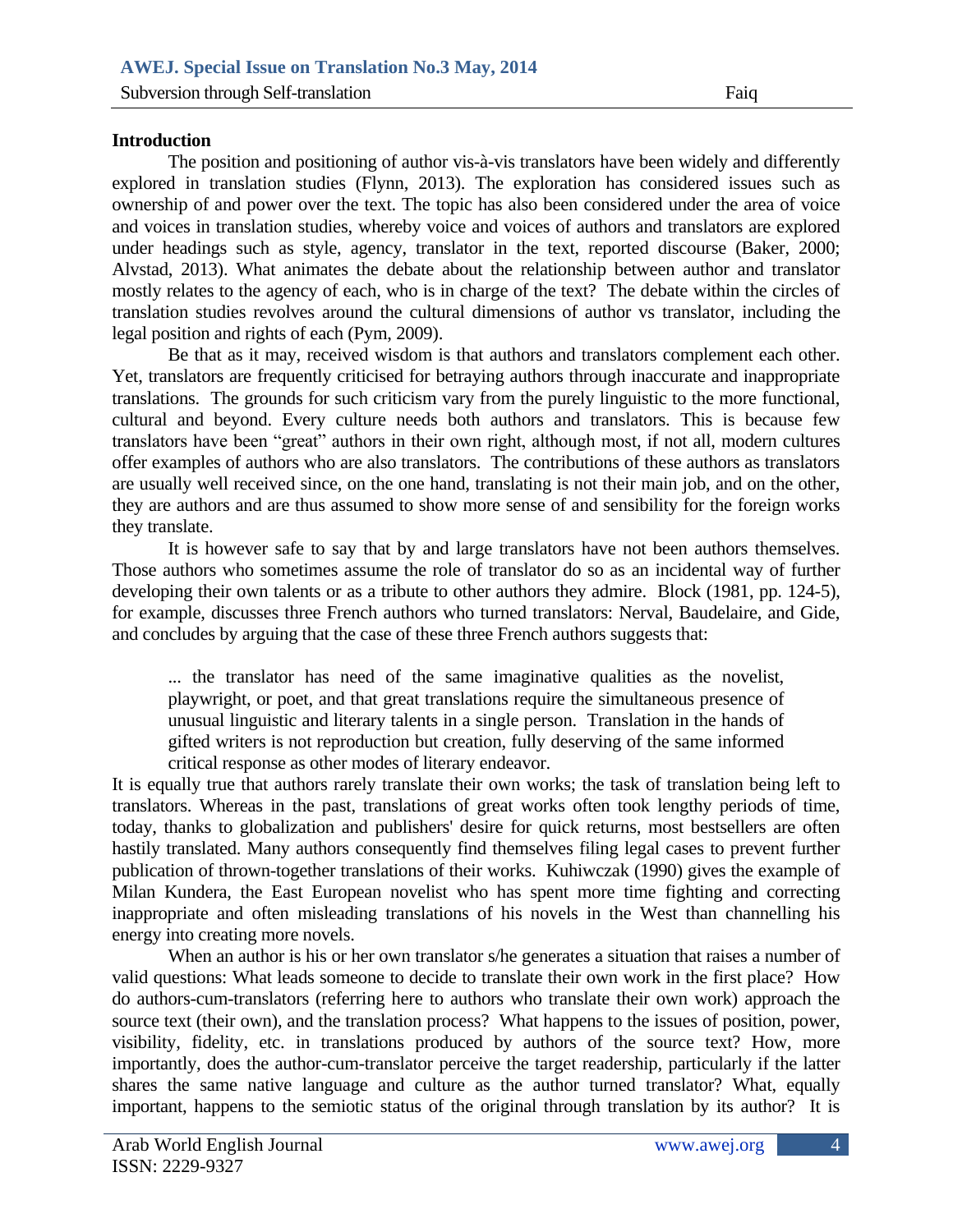questions such as these that I attempt to address in the present article. My discussion of the infrequent situation of author-cum-translator focuses on *Autumn of Fury* (1983) written in English by Heikal (an Arab writer and intellectual) and the Arabic translation (1988) produced by Heikal himself, after expressing his dissatisfaction with an earlier rendering into Arabic by "some" translator.

## **Translation and subversion**

Notwithstanding the diversity of approaches to translation, the activity itself has in the main been practised on the basis that knowing the source and target languages represents a sufficient premise for rendering, transferring or translating. Translators have been expected to achieve the same informational and emotive effect in their translations as that achieved by the author(s) of the source text. At first sight, this goal for translation might appear reasonable and achievable. Yet its implementation often, if not always, creates problems of one kind or another at one level or another or at many levels simultaneously during the translation process.

The situation has been, and still remains, that a number of translators and translation theorists have stressed one method or another in translation and in the process they have sacrificed certain aspects of the source or target text either on the content level or the expressive (form) level depending on the guiding principles espoused. The main guiding principle which has long loomed over the theory and practice of translation is the notion of *equivalence*. The search for equivalence in translation has often led theorists and translators alike to focus on aspects of either the form or content, ignoring along the way the fact that any text produced in a given language is the product of a unique relationship between both form and content, and, more importantly, that it is embedded in a specific culture. Equivalence has consequently been measured according some types/levels of resemblance between the source and target texts on either matter or manner, or both.

Reacting to such a situation, Venuti (1995), for example, has argued that the very purpose and activity of translation represents violence. Postulating the concepts of *domestication* and *foreignization*, Venuti further argues that the Anglo-American translation tradition, in particular, has had a normalizing and naturalizing effect. Such an effect has deprived source text producers of their voice and culminated in the re-expression of foreign cultural values in terms of what is familiar to the dominant Western culture. Venuti discusses the linguistic hegemony of English in terms of the *invisibility* of the translator. Invisibility is apparent when translations yield fluent readability, and feel like originals rather than imitations -translations-. Invisibility requires a great deal of manipulation on the part of the translator, because as Venuti (1995, p. 2) says the "more fluent the translation, the more invisible the translator, and, presumably, the more visible the writer or meaning of the foreign text." Accordingly, invisible translators produce *transparent* translations which mirror the dominant culture. Related to invisibility is the issue of foreignizing which Venuti (ibid, p. 20) defines as:

... a strategic cultural intervention in the current state of world affairs, pitched against the hegemonic English-language nations and the unequal cultural exchanges in which they engage their global others.

Venuti's invisibility does not limit itself to translation practice, but is also applicable to politics and language planning policies as well. Since the end of the First World War, the application of the concept of *self-determination* has focused on language as the main criterion of a nation-state. And, since the end of the Second World War, in particular, the American and European obsession with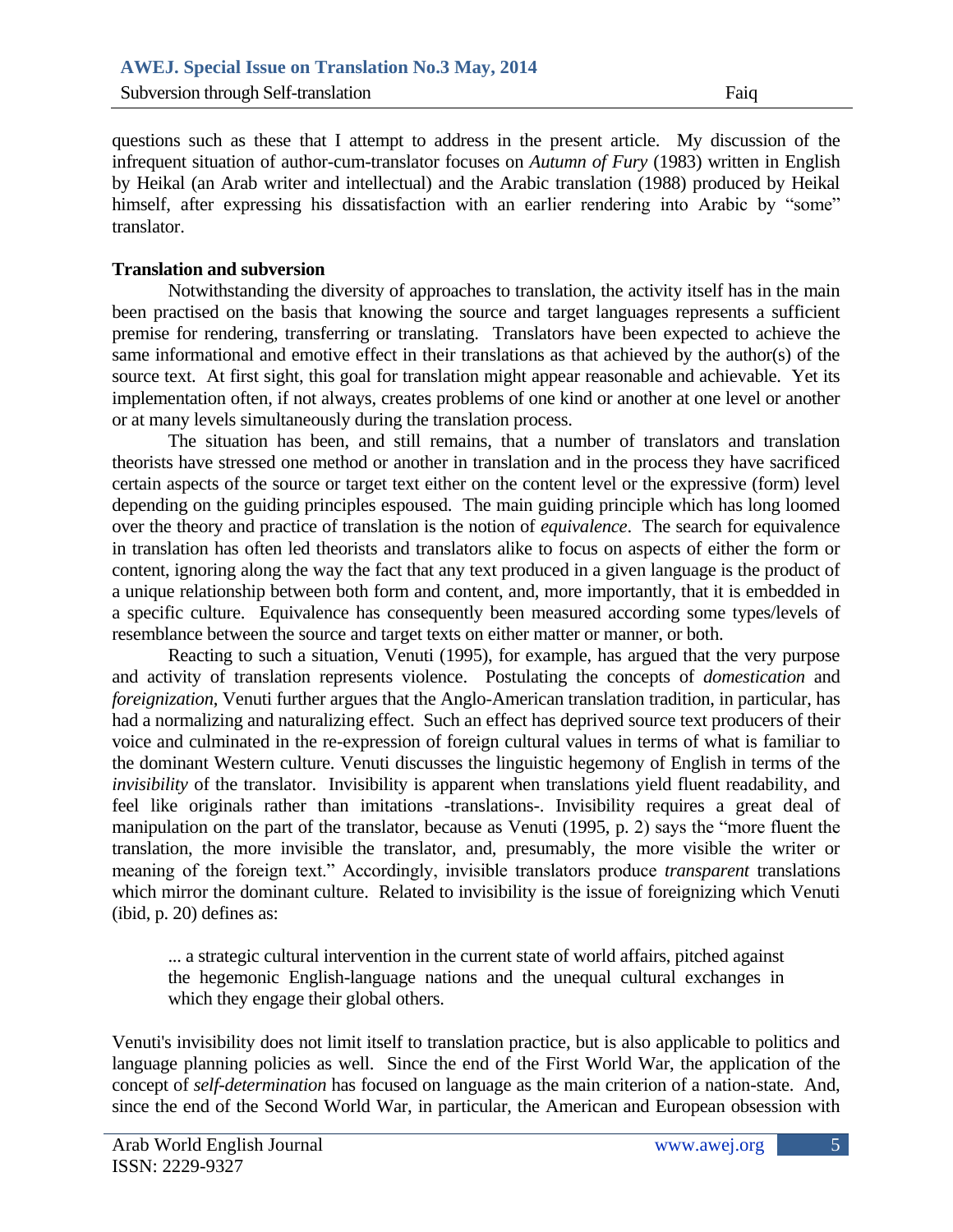monolingualism and the one-nation, one-language perception has led to what Pennycook sums up as a very particular Western cultural form. Significantly, Pennycook (1994, p. 106) goes further:

... an almost unquestionable premise of Western linguistics has been that monolingualism is the norm both for communities of speakers and for individuals, with bi-or multilingualism taken as an exception and often stigmatised through its connections to minority groups, the Third World, and English as a Second Language Learners.

Yet, this single-minded approach of the West to issues of national identity has rarely been granted to non-Western communities without provoking situations of conflict/violence. This is because the West perceives the issue of the identity of others as irrelevant or, at best, supportive to its own.

This treatment of translation from an ideological point of view, in terms of power relationships, identity formation, agency of authors and translators, manipulation, and the discourse of translation, has mostly focussed on the Western European and American hegemonic consideration of all that is other (Venuti, 1995; Kuhiwczak, 1990; Carbonell, 1996; Faiq, 2010), where the term manipulation has found currency in translation studies. Manipulation in translation not only violates the original, but also leads to the influencing of the target readers. Carbonell (1996), for example, reports that in his comments on Burton's translation of the *Arabian Nights*, a Byron Farwell (1963/1990, p.366) says:

The great charm of Burton's translation, viewed as literature, lies in the veil of romance and exoticism he cast over the entire work. He tried hard to retain the flavour of oriental quaintness and naivete of the medieval Arab by writing as the Arab would have written in English.

Such views of translation and by extension of readers, lead to translations that imply the production of what Carbonell (1996, p. 93) calls `subverted texts' at all levels, "not only the source text, but also the target context experience the alteration infused by the translation process when their deeper implications are thus revealed."

This alteration ultimately leads to manipulations of the semiotic system of the target text through the process of translation, thus, regulating the response sought from the receivers of the translation. Here, the translators blatantly flout all norms and maxims of shared information. Translators become dictators, so to speak, by altering what a group of readers is allowed to know and read; thus, censoring and to a large extent alienating the target readers.

One can find reasons for such practices by Anglo-American translators rendering foreign works, such as Arabic ones, into English since these practices reflect the political and economic power of the English language, but one finds it intriguing when an Arab translating his own work, originally written in English, back into Arabic for his fellow Arabs, adopts the same manipulative strategy. The reference here is to Heikal's translation of his *Autumn of Fury* from English into Arabic and his insistence on carrying out the translation into Arabic, his native language, himself. In this article, the discussion of how Heikal deliberately tries to manipulate the Arab reader is limited to the front and back covers, the introductions of both the English (ET) and Arabic (AT) texts, photographs included in both texts, and the conclusion, which only appears in the Arabic text.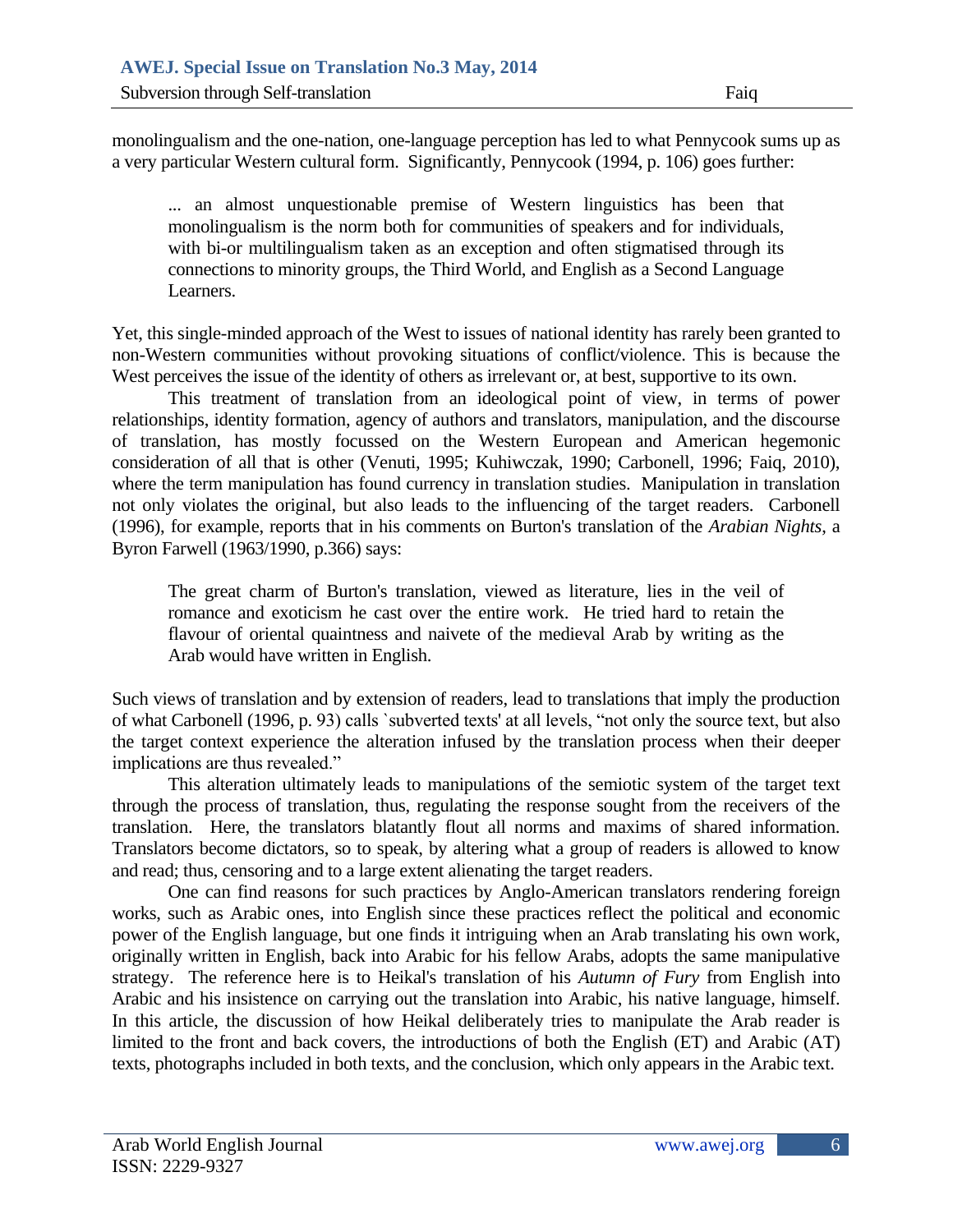# **Subversion through self-translation**

Written in English, *Autumn of Fury* gives an exciting account of the life of the late Egyptian president Anwar Sadat who was assassinated in October 1981 by members of his own army. The focus of the book is on Sadat's policies which, according to the author, have had disastrous ramifications for Egypt and the rest of the Arab World. It should perhaps be noted here that Heikal was imprisoned, along with very many others, by Sadat, and was released after the assassination.

The front cover of the ET shows the main title *Autumn of Fury* followed by the subtitle *The Assassination of Sadat*. Though Heikal keeps the main title of his book intact on the front cover of the AT, the subtitle, however, changes into *The story of the beginning and end of Anwar Sadat's era*  \* (this and all examples marked \* are my translations from Arabic). This subtitle on the front cover of the AT is the first indication of Heikal's intentions to manipulate and appropriate Arab readers' reactions and the ways he wants them to interpret and read his text. His manipulation of the subtitle is a case of the highest levels of invisibility or what one can call visible invisibility. On the one hand, the front cover of the AT does not mention at all that it is a translation, but gives the impression that it is originally written in Arabic. On the other hand, Heikal's invisibility and appropriation reflect his attempt by using what is semiotically familiar, thus unchallenging, to Arab readers. The words he uses - *story*, *beginning and end* and *era* - all form part of the way Arabs generally perceive history and progress and hit at the very heart of their religious belief system which, compared with European equivalents, has a strong influence. In other words, it is easy for an Arab reader to accept the ideas of beginning and end of an era as these things are part of the divine will. The word *assassination* would have not triggered the same reaction in the readers of the AT. But to an English language reader, *assassination* sums up that mysterious, violent, fundamentalist, autocratic, exotic Arab World. Here, and like those Western subverting translators and authors, Heikal gives Western readers what is familiar to them: an Arab World where peace makers are assassinated.

Our next instance is the introduction. Like any introduction written within an English tradition, the introduction of the ET runs to five pages setting the scene for the book and ending by the author acknowledging his debt to all those who helped him in any way, and reiterating the familiar statement that he alone assumes responsibility for any errors of fact or judgement. The translation of this introduction in the AT, runs more or less in the same way, until the last paragraph. All the Arab academics mentioned in the ET appear in the AT, but one sentence is omitted: *Finally, I would again wish to thank my friend and colleague, Edward Hodgkin, for all the assistance he has given me in writing this book* (ET 7). Here, Heikal aware of the sensitivity of the issue eliminates any reference to a non-Arab who assisted him because otherwise Arab readers may interpret the writing of the ET in the first place as some kind of a conspiracy designed to vilify the Arab World. They may conclude that Heikal is nothing less than an agent for the `external enemies' of Egypt and the Arab World. Heikal adds to the introduction in the AT the following statement: *And, I have tried to be no more than a witness of an important and strange period in Egypt's history* (22).\* This statement is intended to direct readers of the AT who culturally believe that messengers are not to be harmed in any way regardless of the news they bring. By defining himself as a witness Heikal deliberately distances himself from the judgements he makes about Sadat and his presidency, and tries to make Arab readers believe that he is a mere `objective' reporter of events.

The translation of the introduction in the AT is preceded by two introductions: one for Egyptian readers and one for the wider Arab constituency. The two introductions, not found in the ET, go into details about the number of reasons why the book should be read in a particular way, i.e. that it simply chronicles events that led to what happened on 6 October 1981 (the assassination of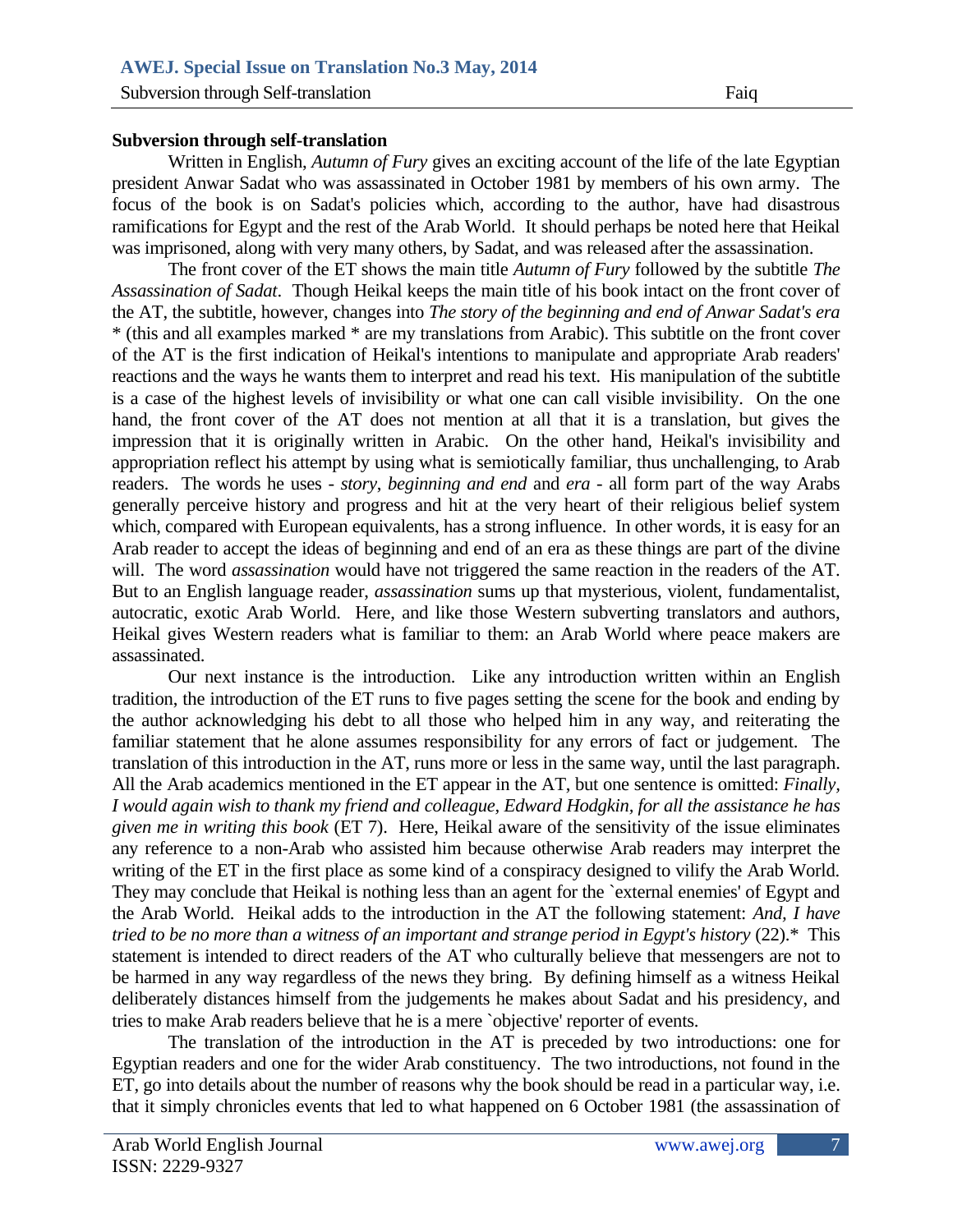Sadat) and not as an account of Heikal's own assessment of Sadat's rule. But, it is a truism to say that language is both itself and its circumstances, and that any text is bound to represent in varying degrees its socio-cultural context and the position of its author.

The two introductions in the AT run to 10 pages of explanations and instructions on how to approach the text. One of the reasons given by Heikal for deciding to undertake the translation of something written by him in English about the Arab World back into Arabic is that the level of debate the book generated has been such that he could not let other translators do the job for this highly sensitive book. But even here Heikal manipulates the Arab readership by indicating that the outcry the ET created may be due to the fact that *a lot of people benefitted during Sadat's rule, and consequently do not wish to see his legacy tarnished because they will ultimately lose all that they had previously amassed* (AT 14).\* This camouflaged reference to political, and ultimately financial, corruption in the Arab World is cleverly intended by Heikal to turn all potential enemies into allies. Appealing further to Arab readers, and ultimately hoping to shape their reading of the AT, Heikal labels Sadat's reign in Egypt *an historical mistake* which he maintains is worse than any crime. This, it seems to me, is intended to play on the feelings of most Arabs who viewed Sadat as someone who weakened the Arab nation by signing the Camp David peace treaty with Israel in 1979.

At the end of the AT, Heikal includes two letters which do not appear in the ET. The first letter, one page and a half long, was written by Al-Hakim, an Egyptian writer, comparing Heikal's *Autumn of Fury* with a book he wrote himself about Nasser's rule. Al-Hakim wrote his in Arabic, however. In his lengthy response to this letter, of over eight pages in length, Heikal expresses his dismay at all those Arabs who did not read the book, yet passed judgements and conclusions. But, what is extremely interesting in Heikal's letter is that he states that his book, *Autumn of Fury*, *was not meant for the Arab World, otherwise he would have written it in Arabic* (AT 473).\* Accordingly, the book was aimed at the outside English language reading world, the other, and not the Arabic reading world, the us. Heikal's reply letter discusses the differences between his book and Al-Hakim's, and stresses that he, Heikal, did not receive any financial remuneration for carrying out the translation of his book into Arabic, although he acknowledges accepting with thanks six boxes of cigars from the publisher.

The back cover of the ET lists excerpts from reviews: *Compulsively readable, a formidable indictment of the Sadat's years, a riveting account, a brilliant sense of history, devastating ... eloquent power*. These sentences clearly indicate that the book was generously received by the English language reading world, because it stays within the familiar and yet at the same time foreign parameters, and because Heikal successfully manipulated the English language readers by telling them what they are used to being told about the mysterious, violent and president-assassinating world. The back cover of the AT, however, carries a paragraph written by none other than Heikal himself. The paragraph further tells the Arab readers that they should remember *the text as a mere account of the reasons that led to the assassination of Sadat and as an attempt to explain why Sadat's end came the way it did*.

Another of Heikal's manipulatory ploys involves his use of photographs. In the ET 16 different photographs of Sadat are stacked between pages 156 and 157. They are not numbered and can be taken out without affecting the overall flow of the text. In the AT, however, 33 photographs of Sadat are strategically spread throughout the text in a way that makes them form a sub-text without which the text itself will lose its structural design and its information flow.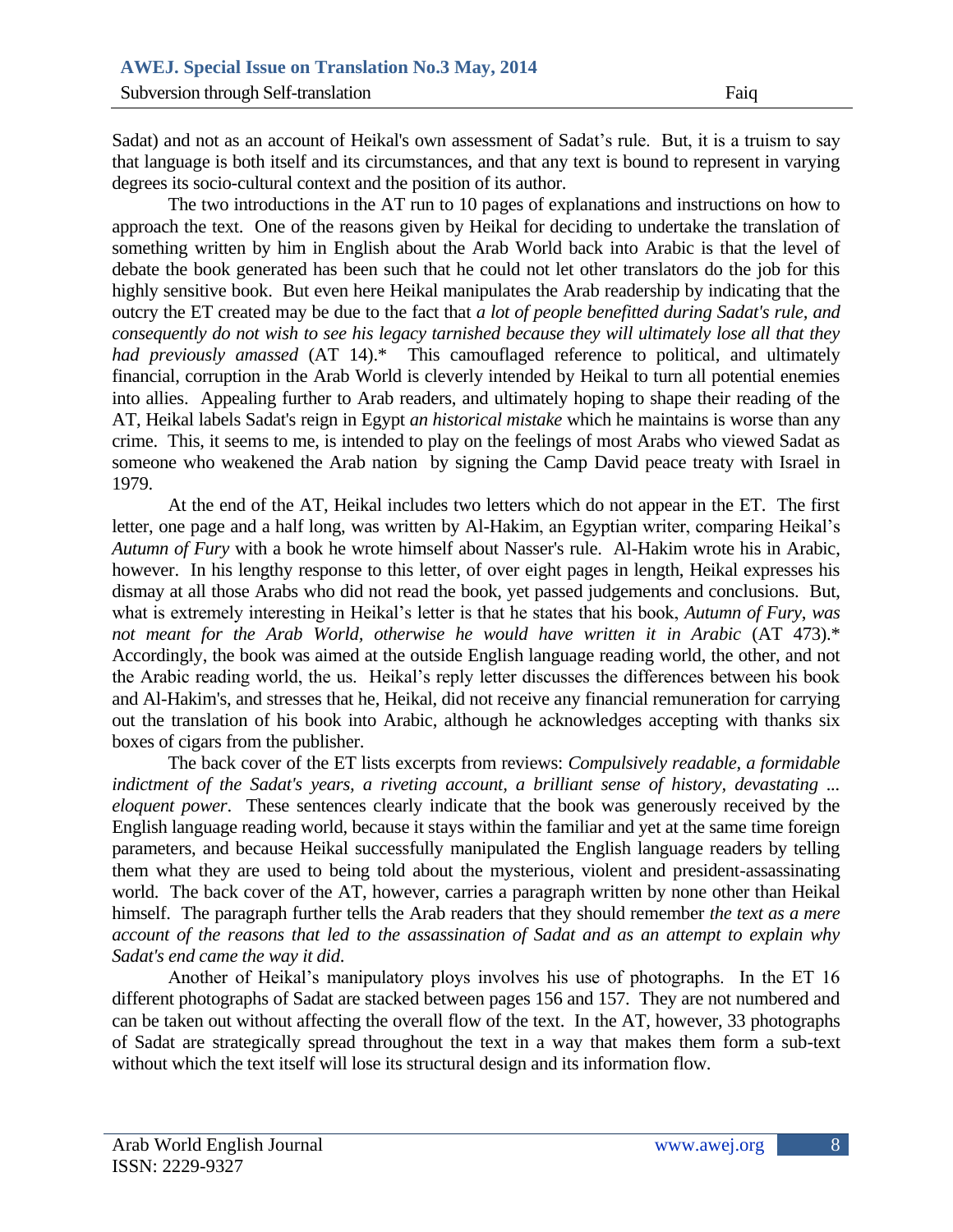# **Conclusion**

The translation instances discussed above represent the major, macro, alterations to the ET by Heikal with a view to manipulating the response of the readers of the AT. Within the semiotics of communication, the status of something being a text is conditioned by the shared and/or assumed knowledge that the author and the reader each positions himself/herself, through a process of projecting onto the text their absent counterpart. Both author and reader can only occupy one position vis-à-vis a particular text. When we talk of translation, the same positions do not change dramatically. A translator assumes the role of a reader first, and then endeavours to mirror the position of the author through translation.

In the case of *Autumn of Fury*, however, the author finds himself in a complex position. He tries to manipulate the position which readers of the translation are assumed to occupy. He does so by blurring his reading position as a translator and his position as the author of the source, while all the time laying claim to objectivity in his translation. Objectivity (vs subjectivity) is a subtle way of positioning oneself along the authorship-readership continuum. Heikal, however, and as our discussion of instances of his translation into Arabic of his English original text shows, subjectively manipulates Arab readers to position themselves where he wants them, not where their status as readers would normally allow them. He blurs the distances between author, text, translator, and reader, with the ultimate goal of steering Arab readers into a particular position and consequently a particular reading mode, which makes their own interpretations of the text almost impossible.

Throughout the AT, Heikal neither fades away nor disappears, thus preventing the readers from assuming their position as intelligent agents of communication through translation. On the contrary, one clearly senses the struggle for power between Heikal, author and translator, and the reader over the text, a struggle not unlike a conflict, armed or otherwise, between colonial powers over a territory or territories.

The issue of subversion also stems from the fact that the ET itself represents an instance of translation that gives the English language readers what they are generally familiar with in terms of representations and stereotypes narrated through the politics and ideologies of the power dictated by the other, namely Anglo-American culture. In this respect, the figure of the author and/or translator appears as authority to the unknown: Arab politics and culture, an exotic, yet violent Arab World. It is within this cultural space-between that Heikal should be located.

The problem for Heikal is that what he made familiar and natural for the English language reading world, and which, according to him, was not meant for Arab readers, wants to be born again Arab. But this is not an easy task. How can one refamiliarize and renaturalize something Arab that was forcibly shaped for a particular non-Arab audience? Heikal's cunning strategy was to the Western subversion around. He did this through a sustained and systematic manipulation of the reading position and ultimately of the readers. He generally succeeds in renativizing what he denativized utilizing all powers available to him as the author (owner) of the English source text and as the translator/author (owner) of the Arabic target text. But in the process he made Arab readers look like, to use Kuhiwczak (1990) words, "deplorable small peoples". Heikal's Arabic translation of his own English book, belittlingly tells readers how to make meaning out of words. But, the question remains whether a self-translator can assume the right to be more subversive, while all would cry foul were s/he an *ordinary* translator?